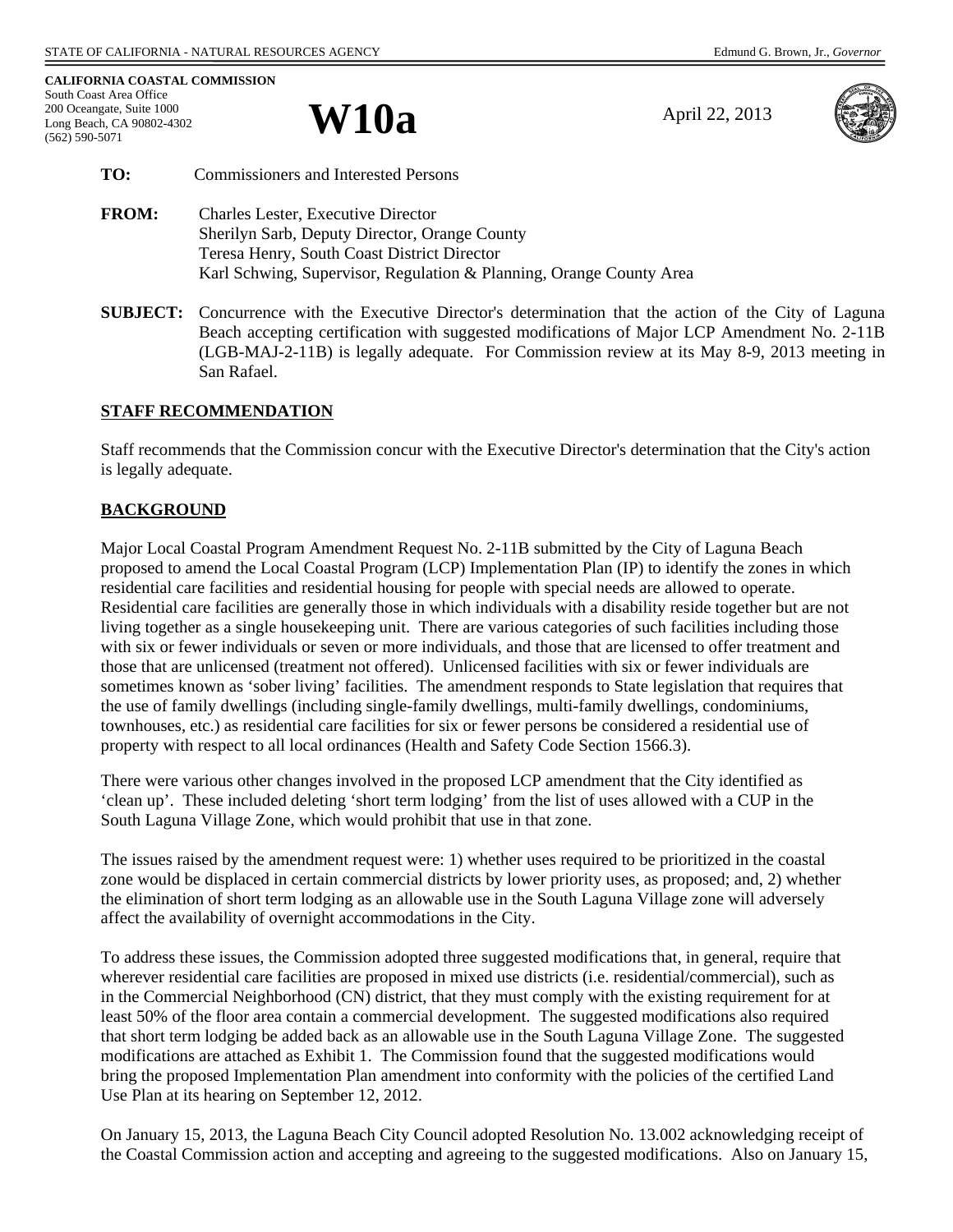### City of Laguna Beach LCPA 2-11B Executive Director's Determination Page 2

2013, the Laguna Beach City Council adopted Ordinance No. 1575 amending the Local Coastal Plan by incorporating the Commission's suggested modifications to the City's Local Implementation Plan. As provided in Section 13544 of the California Code of Regulations, the Executive Director must determine whether the City's action is legally adequate and report that determination to the Commission. In this case, the Executive Director has determined that the City's action is legally adequate. Unless the Commission objects to the Executive Director's determination, the certification of Laguna Beach LCP Amendment No. 2-11B shall become effective upon the filing of the required Notice of Certification with the Secretary of Resources as provided in Public Resources Code Section 21080.5(d)(2)(E).

## **RECOMMENDATION**

Staff recommends that the Commission **CONCUR** with the Executive Director's determination as set forth in the attached letter (Exhibit 3)(to be sent after Commission endorsement).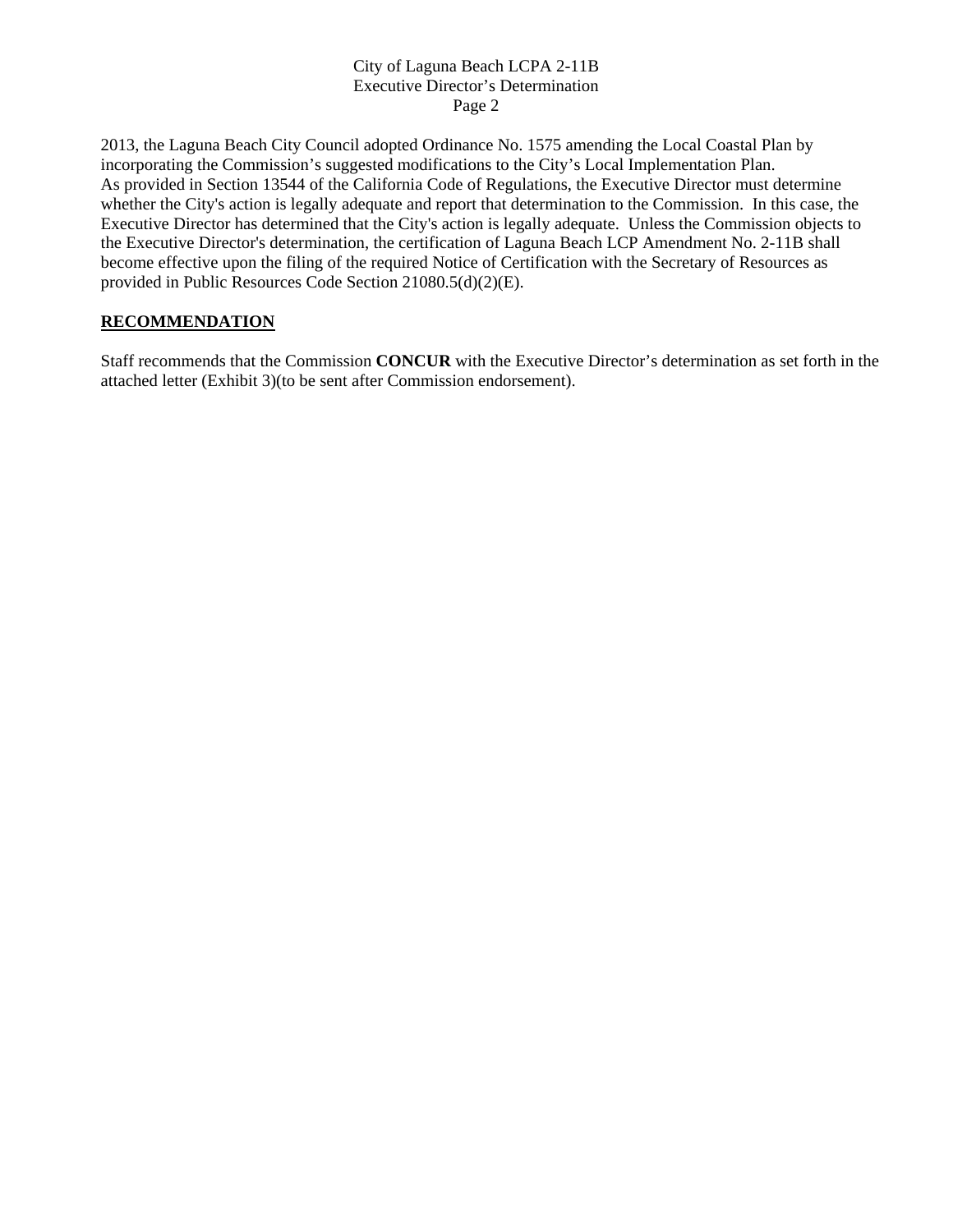Certification of City of Laguna Beach LCP Amendment Request No. 2-11B is subject to the following modifications.

The Commission's suggested additions are shown in *bold, italic, underlined text*. The Commission's suggested deletions are shown in *bold*, *italic*, *underlined*, *strike out text*.

#### Suggested Modification No. 1 1.

Modify Laguna Beach Municipal Code Section 25.19.006 Uses permitted subject to conditional use permit in the C-N Commercial-Neighborhood Zone, as follows:

The following uses may be permitted subject to the granting of a conditional use permit as provided in Section 25,05,030. The existing balance of resident-serving uses in the same vicinity and zone shall be a consideration when reviewing conditional use permit applications:

(A) Automobile service stations and mini-markets, provided that all sales and service other than gasoline and oil dispensing shall be conducted and confined within enclosed buildings;

(B) Cafés, full-service restaurants, delicatessens and tea rooms with or without outdoor seating serving alcoholic beverages. (Drive-in restaurants are not permitted);

(C) Take-out restaurants, with indoor and/or outdoor seating only as authorized under the conditional use permit;

(D) Car wash:

(E) Health clubs:

Hotels and motels:  $(F)$ 

(G) Outdoor display of merchandise;

(H) Plant nursery, including outdoor display of merchandise;

(I) Residential uses (excluding time shares) as an integral part of commercial development, but limited to not more than fifty percent of the gross floor area and there shall be at least two thousand square feet of lot area for each dwelling unit;

Veterinary clinics, including overnight boarding for care:  $(J)$ 

(K) Liquor sales;

(L) Artists' joint living and working units, as defined in Chapter 25.16;

(M) Extended care facility;

(N) Residential care facility, general as an integral part of commercial development,

but limited to not more than fifty percent of the gross floor area and there shall be

at least two thousand square feet of lot area for each dwelling unit subject to: (1) no outdoor smoking, (2) fire and building code inspection and compliance, and (3) one thousand feet separation from any other general residential care facility;

(O) Residential care facility, small unlicensed as an integral part of commercial

development, but limited to not more than fifty percent of the gross floor area and there shall be at least two thousand square feet of lot area for each dwelling unit

subject to: (1) no outdoor smoking, (2) fire and building code inspection and compliance, and (3) maximum occupancy of six persons;

Residential care facility, small licensed as an integral part of commercial  $(P)$ development, but limited to not more than fifty percent of the gross floor area and

CCC Adopted Suggested Modifications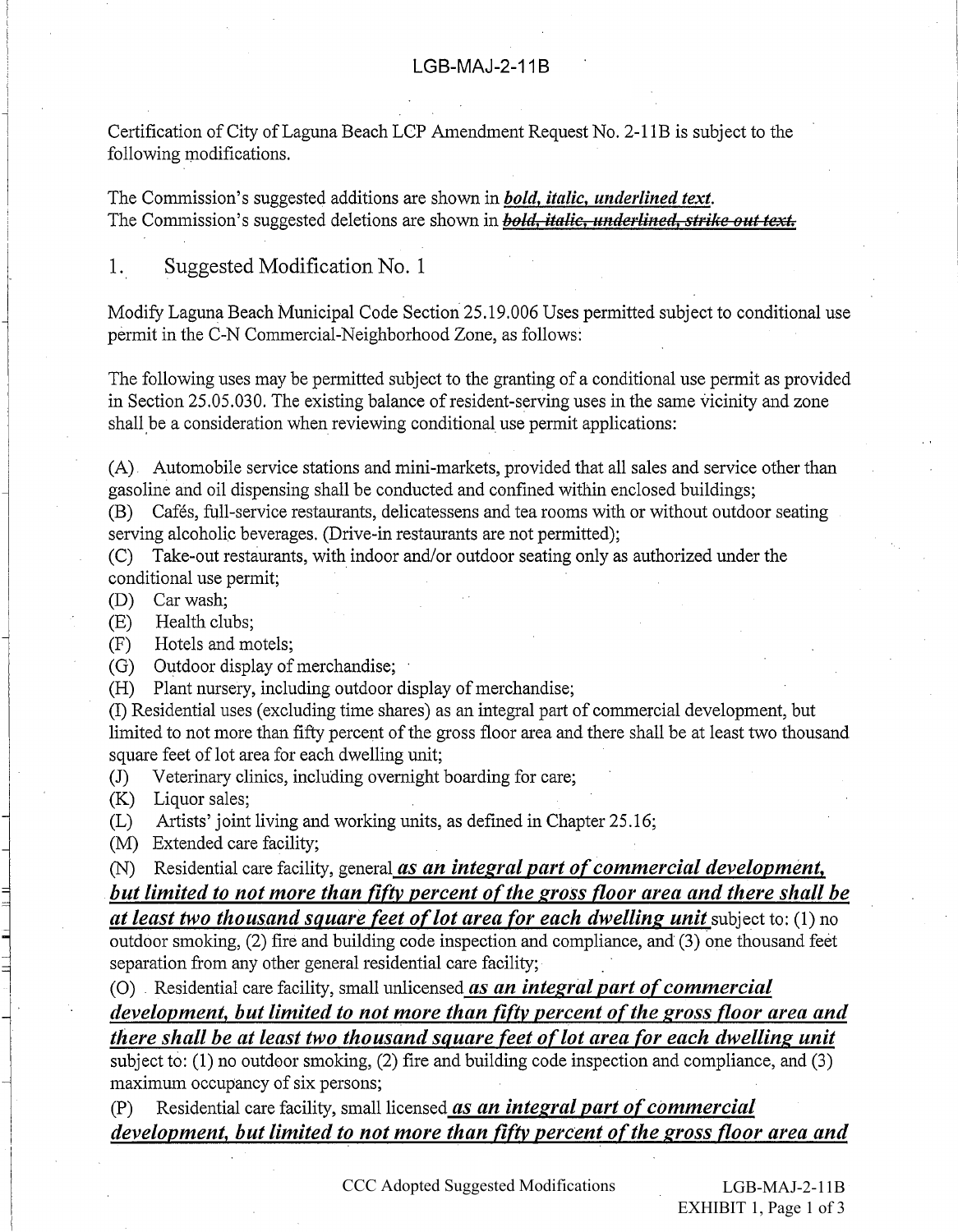there shall be at least two thousand square feet of lot area for each dwelling unit, subject to:  $(1)$  no outdoor smoking,  $(2)$  fire and building code inspection and compliance, and  $(3)$ maximum occupancy of six persons;

(Q) Residential housing, special needs as an integral part of commercial development, but limited to not more than fifty percent of the gross floor area and there shall be at least two thousand square feet of lot area for each dwelling unit; and

(R) Other uses the planning commission deems, after conducting a public hearing, to be similar to and no more obnoxious or detrimental to the public, health, safety and welfare of the neighborhood than any use listed above. Such uses shall be inclusive of uses expressly allowed in the C-1 zone, but shall not include those uses listed exclusively as industrial or light industrial uses in the M-1 or M-1A zones.

Suggested Modification No. 2  $\sim$  2.

 $\mathbf{r}$ 

Modify Laguna Beach Municipal Code Section 25.25.006 Uses permitted subject to a conditional use permit in the SLV South Laguna Village Zone:

The following uses may be permitted subject to the granting of a conditional use permit as provided in Section 25.05.030. The existing balance of resident-serving uses in the same vicinity and zone shall be a consideration when reviewing conditional use permit applications:

 $(A)$ Café, restaurant, delicatessen and tea room, with outdoor seating, serving of alcoholic beverages, and/or entertainment only as authorized under the conditional use permit. (Drive-in restaurants are not permitted);

Market or grocery store, or mini-market;  $(B)$ 

 $(C)$ Dry cleaning/laundry facilities;

Office uses, when a conversion of ground-floor retail space is proposed;  $(D)$ 

Residential uses (excluding time shares) as an integral part of commercial  $(E)$ development, but limited to not more than fifty percent of the gross floor area;

 $(F)$ Veterinary clinic, including overnight boarding for care;

Outdoor display of merchandise;  $(G)$ 

Liquor sales;  $(H)$ 

Artists' joint living and working units, as defined in Chapter 25.16;  $(I)$ 

Philanthropic and charitable institutions;  $(J)$ 

 $(K)$ Automobile service stations;

Health clubs:  $(L)$ 

Short-term lodging as defined and specified in Chapter 25.23 of this  $(M)$ 

title;

 $(AAN)$ Extended care facility:

Residential care facility, general subject to: (1) no outdoor smoking, (2) fire and  $(\overline{A}O)$ building code inspection and compliance, (3) one thousand feet separation from any other general residential care facility, and (4) being an integral part of commercial development, but limited to not more than fifty percent of the gross floor area;

 $\left(\boldsymbol{\theta}\boldsymbol{P}\right)$ Residential care facility, small unlicensed subject to: (1) no outdoor smoking, (2) fire and building code inspection and compliance, (3) maximum occupancy of six persons, and (4)

CCC Adopted Suggested Modifications

 $LGB-MAJ-2-11B$ EXHIBIT 1, Page 2 of 3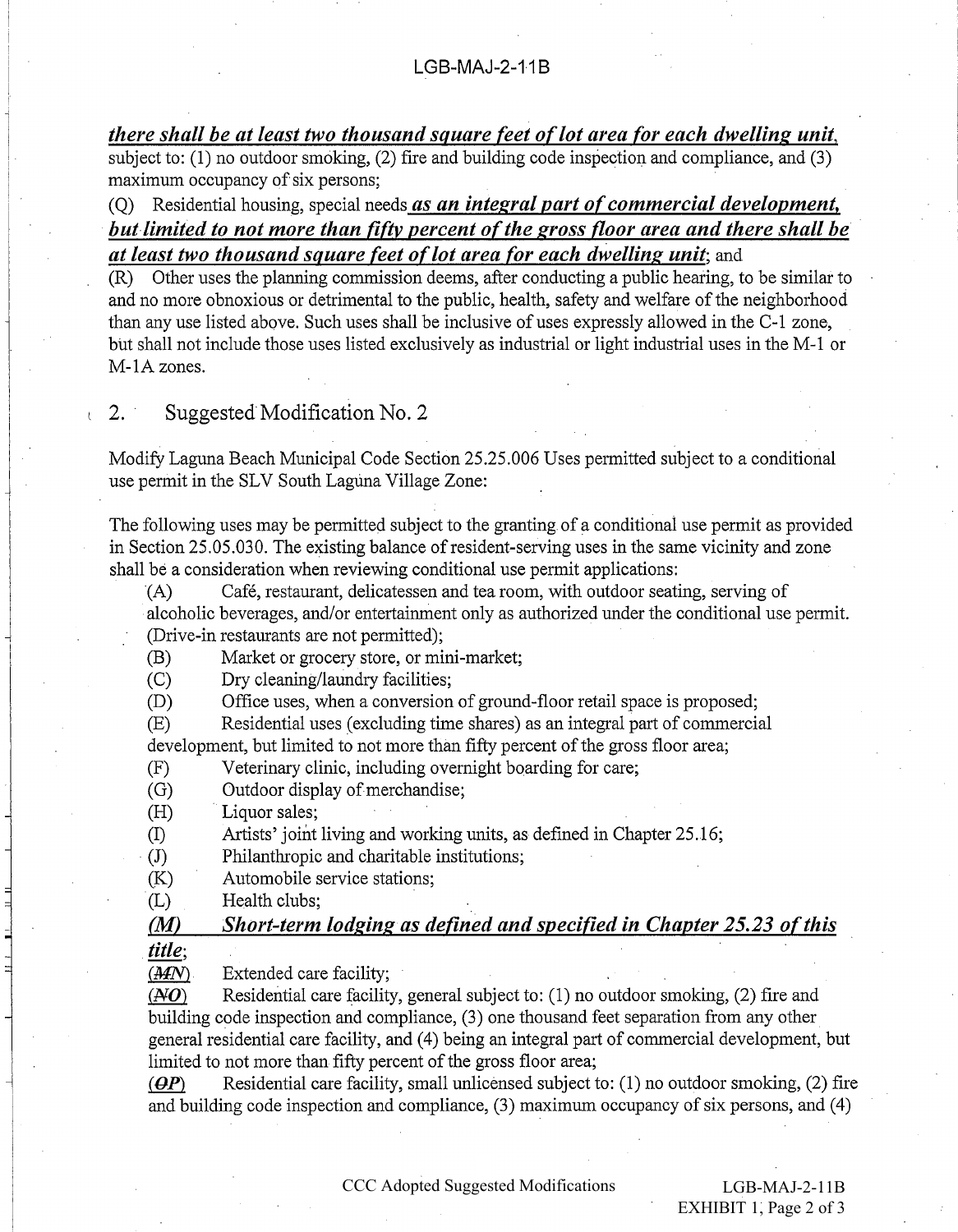being an integral part of commercial development, but limited to not more than fifty percent of the gross floor area:

 $(PO)$ Residential care facility, small licensed, subject to: (1) no outdoor smoking, (2) fire and building code inspection and compliance, (3) maximum occupancy of six persons, and (4) being an integral part of commercial development, but limited to not more than fifty percent of the gross floor area; and

Residential housing, special needs as an integral part of commercial  $(\Theta R)$ development, but limited to not more than fifty percent of the gross floor area; and

Other uses the planning commission deems, after conducting a public hearing, to be  $(RS)$ similar to and no more obnoxious or detrimental to the public, health, safety and welfare of the neighborhood than any use listed above.

3. Suggested Modification No. 3

Modify Laguna Beach Municipal Code Section 25.23.030 related to administrative permit requirements for short term lodging:

25.23.030 Administrative use permit or conditional use permit required. Short-term lodging units shall only be allowed within the R-1, R-2, R-3, LB/P, C-N, C-1, CH-M and VC zoning districts subject to the approval of an administrative use permit as provided for in Section 25.05.020 of this title and  $R\rightarrow SLV$  zoning district subject to the approval of a CUP as provided in Section 25.05.030, issued pursuant to this chapter. No owner of a dwelling unit or units located outside of those zoning districts shall rent that unit or units for a shortterm. No owner of a lodging unit or units located within those zoning districts shall rent that unit or units for a short-term without a valid administrative use permit or conditional use *permit, as applicable,* issued pursuant to this chapter.

#### CCC Adopted Suggested Modifications

 $LGB-MAJ-2-11B$ EXHIBIT 1, Page 3 of 3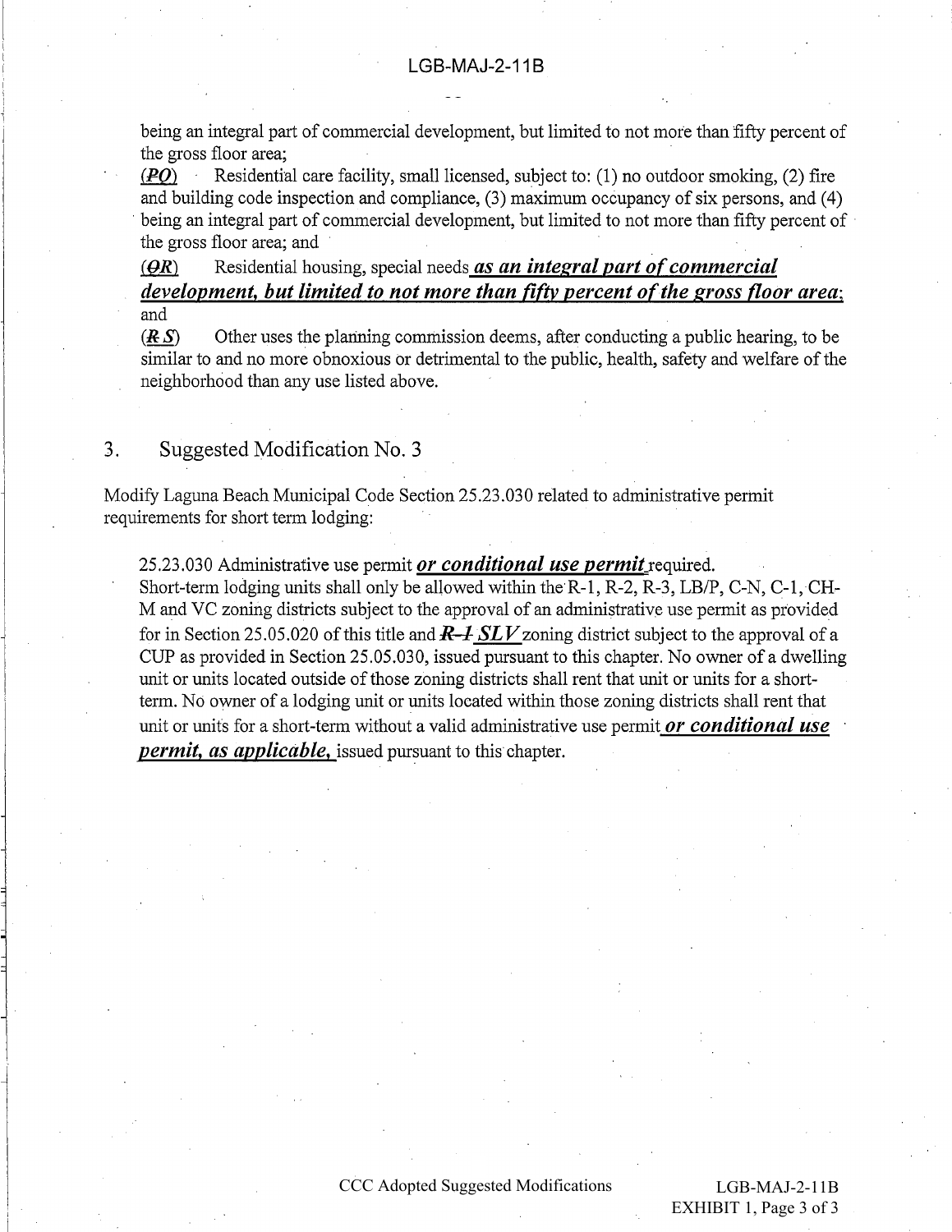$\sqrt{3}$  0 2013

South Coast Region

### **RESOLUTION NO. 13.002**

#### **ZALIFORNIA** COMMISSIONES OLUTION OF THE CITY COUNCIL OF THE CITY OF LAGUNA **COASTA** BEACH, CALIFORNIA, ADOPTING **MODIFICATIONS** TO LOCAL 3 COASTAL PROGRAM AMENDMENT 11-04 AND REQUESTING ITS 4 **CERTIFICATION BY THE CALIFORNIA COASTAL COMMISSION**

WHEREAS, after notice duly given pursuant to Government Code Section 65090 and Public Resources Code Sections 30503 and 30510, the Planning Commission of the City of Laguna Beach held at least one public hearing to consider the adoption of Laguna Beach Local Coastal Program Amendment 11-04; and

**WHEREAS**, the City Council, after giving notice as prescribed by law, held at least one public meeting regarding the proposed Laguna Beach Local Coastal Program Amendment 11-04, and the City Council finds that the proposed amendment is consistent with the Certified Laguna Beach Coastal Land Use Plan and Chapter 6 of the California Coastal Act; and

**WHEREAS, the City Council of the City of Laguna Beach intends to implement the** Local Coastal Program in a manner fully consistent and in conformance with the California Coastal Act;

**NOW, THEREFORE, the City Council of the City of Laguna Beach does hereby** resolve as follows:

**SECTION 1.** That the Laguna Beach Local Coastal Program Amendment 11-04 is hereby approved, consisting of Ordinance No. 1575 pertaining to amendments to Title  $25$  – Zoning. Copies of the aforesaid Ordinance are attached hereto as Exhibit A, and are incorporated by this reference as though fully set forth herein.

**SECTION 2.** That the California Coastal Commission is hereby requested to consider, approve and certify Laguna Beach Local Coastal Program Amendment No. 11-04.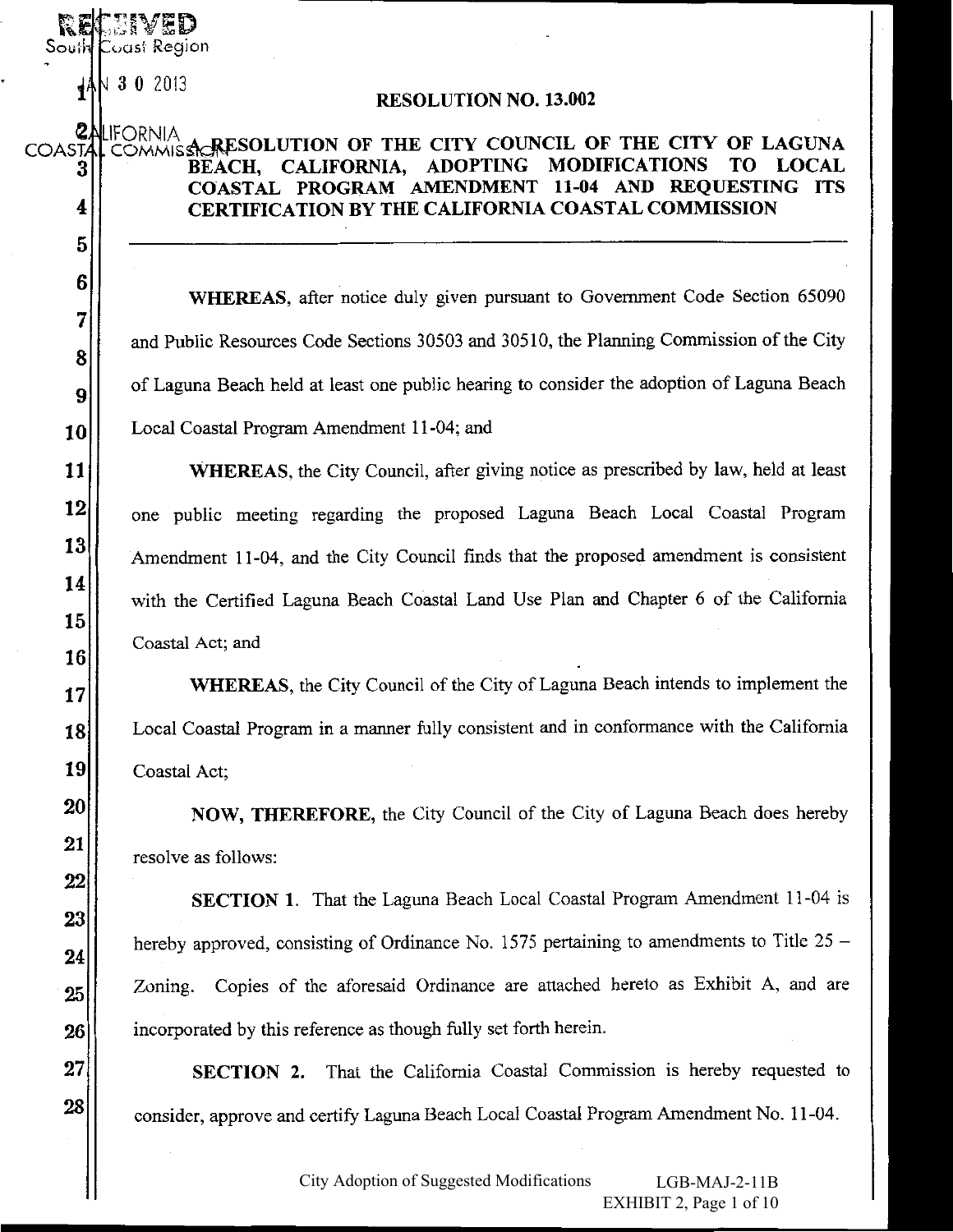### **ORDINANCE 1575**

AN ORDINANCE OF THE CITY OF LAGUNA BEACH, CALIFORNIA AMENDING PORTIONS OF TITLE 25 OF THE LAGUNA BEACH MUNICIPAL CODE REGARDING DEFINITIONS OF "EXTENDED CARE FACILITIES," "LIVING QUARTERS," DIFFERENT TYPES OF "RESIDENTIAL CARE FACILITIES," "SPECIAL RESIDENTIAL HOUSING" AND USES EITHER PERMITED OR ALLOWED SUBJECT TO A CONDITIONAL USE PERMIT IN THE R-1, R-2, R-3, R/HP, LBP, CN, C-1, LAGUNITA, SLV AND I ZONES.

# THE CITY COUNCIL OF THE CITY OF LAGUNA BEACH DOES HEREBY **ORDAIN AS FOLLOWS:**

**SECTION 1:** Section 25.08.010 (Words beginning with "E") of the Laguna Beach Municipal Code is amended by adding, in alphabetical order, the following definition to read in its entirety as follows:

"Extended Care Facility" means an establishment devoted to 1) providing medical, nursing or custodial care for individuals over a prolonged period, such as during the course of a chronic disease or the rehabilitation phase after an acute illness or injury and/or 2) provides or coordinates oversight and services to meet the residents' individualized scheduled needs and assistance with activities of daily living, based on the residents' assessments and service plans and their unscheduled needs as they arise. An extended care facility includes an intermediate care facility, a skilled nursing facility, a convalescent home, a nursing home, a rest home, a recovery center and an assisted living facility;

**SECTION 2:** Section 25.08.016 (Words beginning with "H") is hereby amended by the deletion of the definition of "Home for the aged" in its entirety.

**SECTION 3:** Section 25.08.022 (Words beginning with "L") of the Laguna Beach Municipal Code is amended by adding, in alphabetical order, the following definition to read in its entirety as follows:

"Living Quarters" means a room or rooms within a structure designed and used for residential use and occupancy, but does not include a kitchen or a bathroom with a bathtub and/or shower:

SECTION 4: Section 25.08.032 ("Words beginning with "R") of the Laguna Beach Municipal Code is hereby amended to read in its entirety as follows:

The following are definitions for words beginning with "R":

"Recreation facility, municipal" means a recreation facility owned by a public agency and available for the use of the general public. Special events subject to temporary use permit procedure;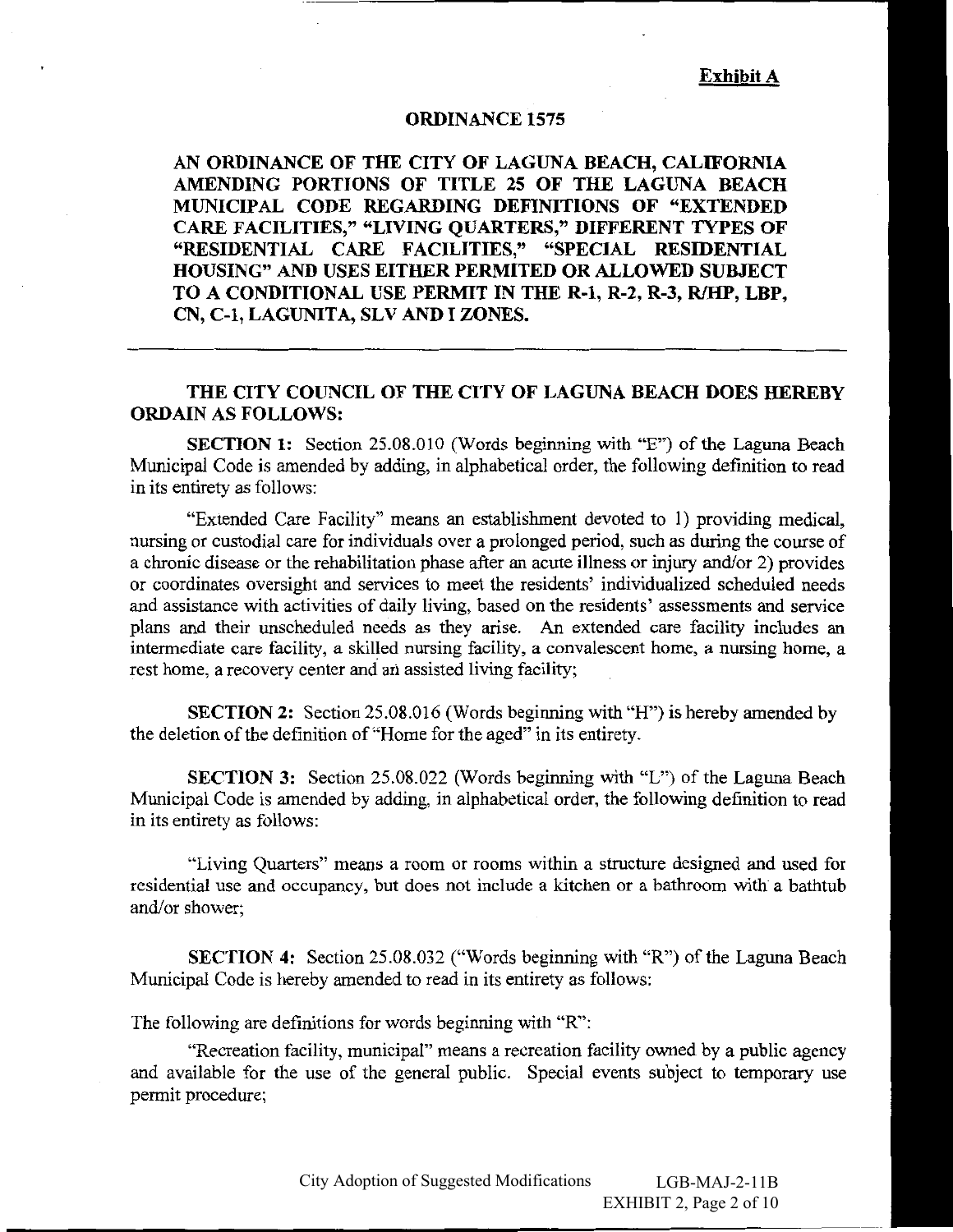"Restaurant, full-service" means a business devoted to the serving of prepared food to patrons where the food is consumed on the premises and the customer's order and are served while seated at tables:

"Restaurant, take-out" means a business which primarily prepares food cooked on the premises intended for off-site consumption but which may also provide seating;

"Rest home" - see "Extended care facility:"

"Right-of-way" means the right of use or to cross over the property of another;

"Room" means a room enclosure or a portion of a room enclosure within a dwelling unit, room rental or hotel. Bathrooms, hallways, closets and service porches are not rooms;

"Room enclosure" means an area within a building, which area is entirely enclosed by walls from floor to ceiling;

**SECTION 5:** Section 25.10.004 ("Uses permitted") of the Laguna Beach Municipal Code regarding the R-1 Residential Low Density Zone is amended to read in its entirety as follows:

25.10.004 Uses permitted.

Buildings, structures and land shall be used and buildings and structures shall hereafter be erected, designed, structurally altered or enlarged only for the following purposes:

- Single-family dwelling except those devoted to time-share use;  $(A)$
- Child care, subject to the standards in Chapter 25.08; (B)
- $(C)$ Guest house or guest room, subject to the following conditions:
	- (1) The lot contains not less than seven thousand square feet.
	- (2) There is not more than one guest house or one guest room on any one lot.
	- (3) There is no kitchen within such guest house or guest room.
	- (4) The floor area of the guest house is not in excess of three hundred square feet.

(5) Such guest house or room is used by the occupants of the main building or their guests or servants and is not rented, let or hired out whether the compensation for hire is paid directly or indirectly in money, goods, wares or merchandise.

(6) Such guest house shall utilize the same vehicular access as serves the main dwelling unit;

 $(D)$ Home occupations subject to the standards in Chapter 25.08;

Public parks, playgrounds and beaches, and such recreation, refreshment and  $(E)$ service buildings as are purely accessory, and incidental thereto;

Mobilehomes and factory built housing not meeting Uniform Building Code  $(F)$ standards (subject to downtown specific plan Ch. 25.40 herein and located only where specified in the housing element of the general plan of Laguna Beach, and not being subject to lot design and setback requirements unless required pursuant to design review deliberations);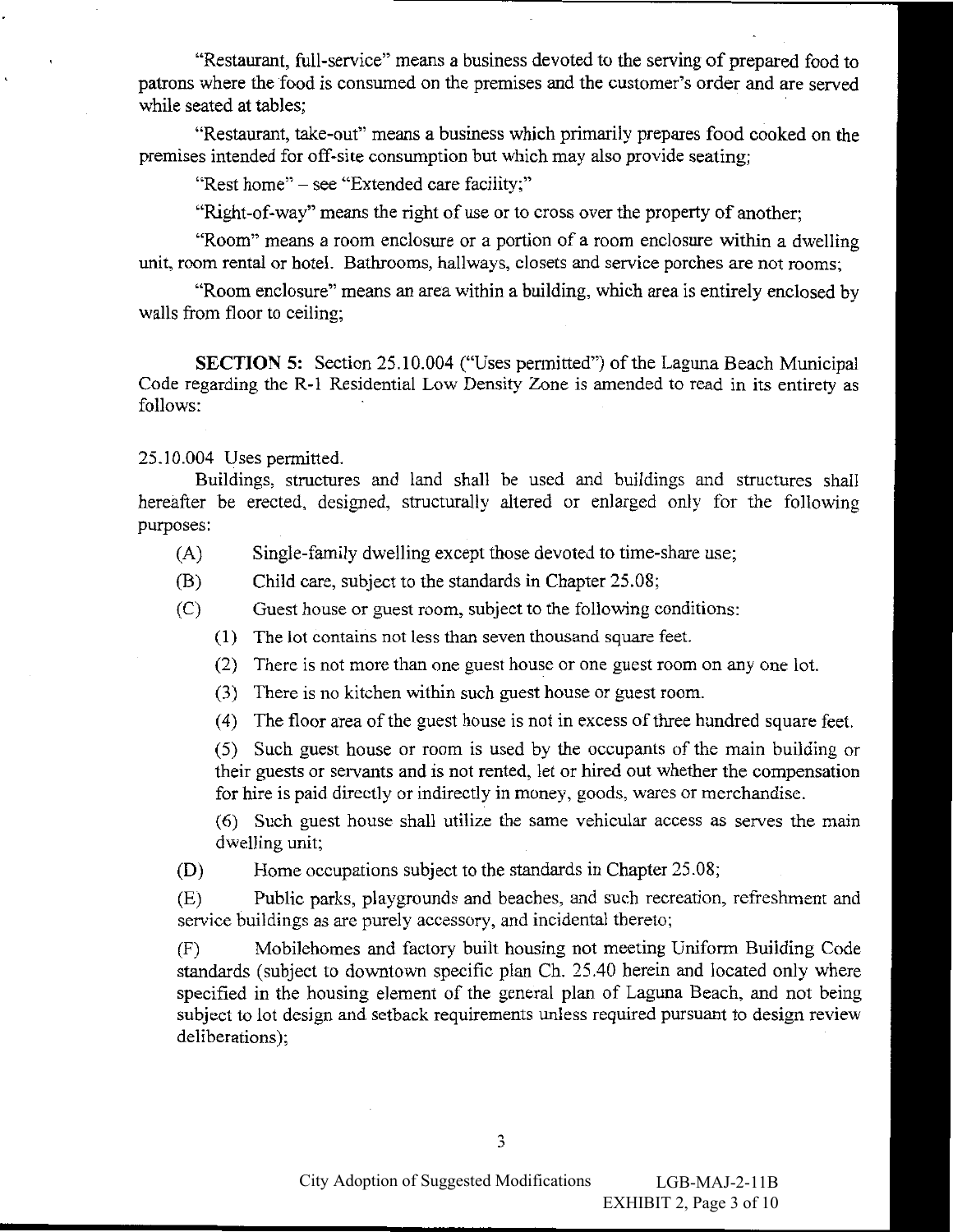Home occupations, subject to the standards in Chapter 25.08, "Definitions and (D) Standards":

Two-family dwellings, except those devoted to time-share use;  $(E)$ 

Public parks, playgrounds and beaches, and such recreation, refreshment and  $(F)$ service uses and buildings as are purely accessory and incidental thereto;

Residential care facility, small licensed, subject to: 1) no outdoor smoking, 2)  $(G)$ fire and building code inspection and compliance and 3) maximum occupancy of 6 persons; and

Residential housing, special needs.  $(H)$ 

**SECTION 8:** Section 25.12.006 ("Uses permitted subject to conditional use permit") of the Laguna Beach Municipal Code regarding the R-2 Residential Medium Density Zone is amended to read in its entirety as follows:

25.12.006 Uses permitted subject to conditional use permit.

The following uses may be permitted subject to the granting of a conditional use permit as provided for in Section 25.05.030 of this title:

- $(A)$ Church;
- (B) Nursery school, preschool;
- Recreation facilities, municipal and public;  $(C)$
- Public and private schools; (D)
- $(E)$ Extended care facility:
- Structures attached at common lot lines;  $(F)$
- Utility substation;  $(G)$
- Bed and breakfast inn, as defined and specified in Chapter 25.22 of this title;  $(H)$

 $(I)$ Artists' joint living and working units, as defined and specified in Chapter 25.16 of this title; and

Such other uses as the planning commission may deem, after a public hearing,  $\left( \mathrm{J}\right)$ to be consistent with the intent and purpose of this zoning district and similar to and no more obnoxious or detrimental to the public health, safety and welfare, than other permitted uses.

**SECTION 9:** Section 25.14.004 ("Uses permitted") of the Laguna Beach Municipal Code regarding the R-3 Residential High Density Zone is amended to read in its entirety as follows:

25.14.004 Uses permitted.

Buildings, structures and land shall be used and buildings and structures shall hereafter be erected, designed, structurally altered or enlarged only for the following uses: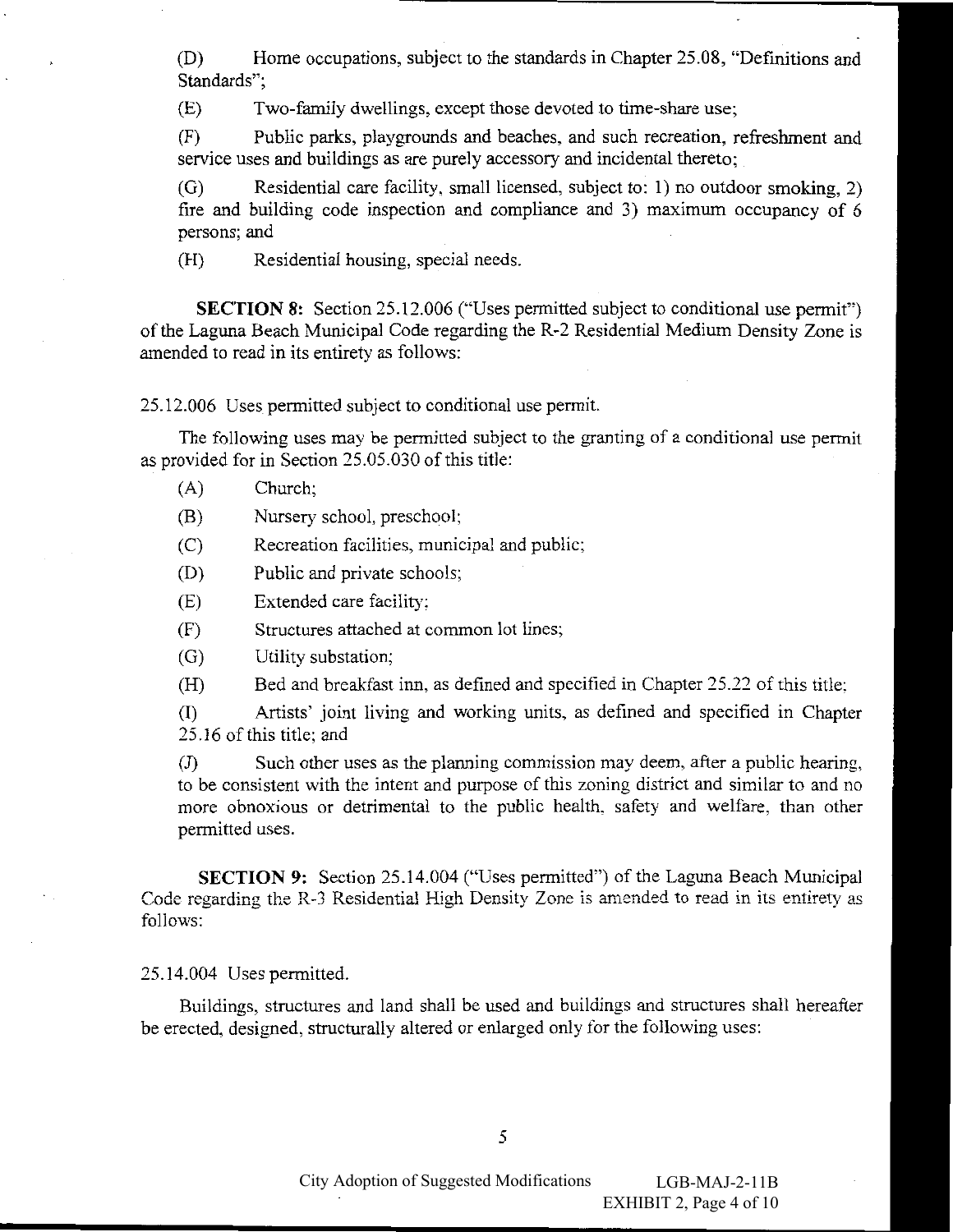Section 25.15.006 ("Uses permitted") of the Laguna Beach **SECTION 11:** Municipal Code regarding the R/HP Residential/Hillside Protection Zone is amended to read in its entirety as follows:

25.15.006 Uses permitted.

Buildings, structures and land shall be used, and buildings and structures shall hereafter be erected, designed, structurally altered or enlarged only for the following purposes:

 $(A)$ Single-family dwellings;

Accessory buildings and uses as defined in Section 25.08.002, including (B) swimming pools and recreation courts for noncommercial use, consistent with the development standards set forth in Section 25.10.008 and Chapter 25.50, and subject to design review board approval;

 $(C)$ Child care and other similar uses set forth in the State Health and Safety Code:

 $(D)$ Guest house or guestroom, subject to the following conditions:

(1) The lot is a minimum of fourteen thousand five hundred square feet in size.

(2) There is no more than one guest house on any one lot,

(3) There is no kitchen within such guest house,

(4) The floor area of the guest house does not exceed three hundred square feet.

(5) Such guest house is used only by the occupants of the main building or their guests or domestic staff and shall not be rented separately, let or hired out, whether the compensation is paid directly or indirectly in money, goods, wares or merchandise,

(6) Such guest house is located entirely within one hundred feet of the main dwelling unit but does not encroach into any required setback area. Access to the guest house shall be provided from the same access driveway serving the main residence,

(7) Any guest house shall be subject to design review board approval,

(8) Unless superseded by the above conditions, all development standards for guest houses, as set forth in Section 25.10.008, shall apply;

 $(E)$ Home occupations, subject to the standards in Chapter 25.08;

 $(F)$ Raising of non-invasive vegetables, field crops, fruit and nut trees and horticultural specialties used solely for personal or educational, noncommercial purposes. The location of such agricultural uses should be restricted to areas where the slope does not exceed thirty percent;

Residential care facility, small licensed, subject to: 1) no outdoor smoking, 2)  $(G)$ fire and building code inspection and compliance and 3) maximum occupancy of 6 persons;

Residential housing, special needs; and  $(H)$ 

Second residential units, subject to the provisions of Chapter 25.17.  $(I)$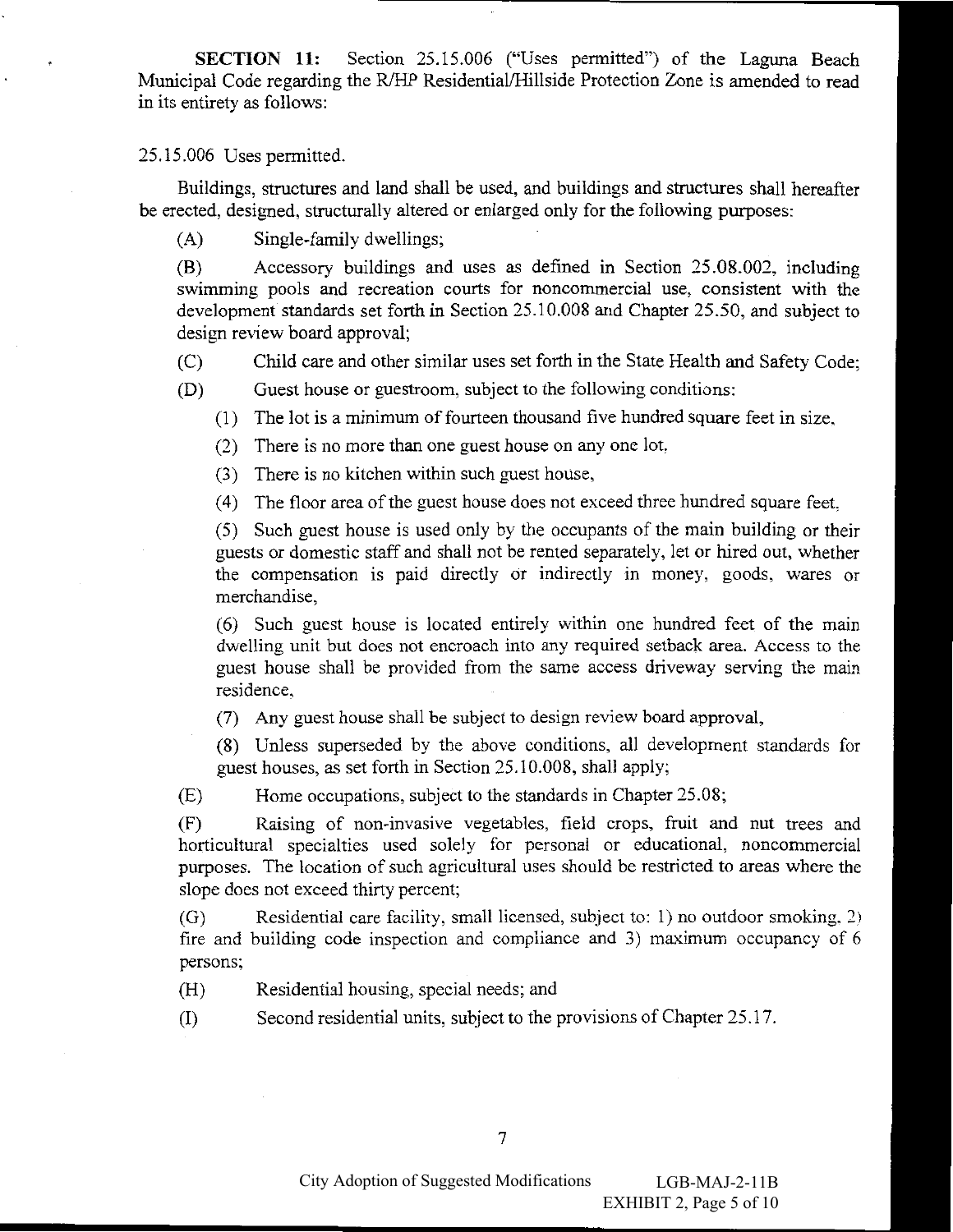- $\left( \mathrm{J}\right)$ Paper reproduction or copy service;
- $(K)$ Packaging and postal services;
- $(L)$ Furniture and antique sales, including home furnishing;
- $(M)$ Child day care; and
- Commercial home occupations, subject to the standards in Section 25,08,016;  $(N)$

**SECTION 14:** Section 25.18.006 ("Uses permitted subject to conditional use permit") of the Laguna Beach Municipal Code regarding the LBP Local Business Professional Zone is amended to read in its entirety as follows:

25.18.006 Uses permitted subject to conditional use permit.

The following uses may be permitted subject to the granting of a conditional use permit as provided for in Section 25.05.030.

Retail supply stores, including but not limited to toys, yardage, hardware, auto  $(A)$ parts, plumbing, sporting goods, home decorating, appliances, garden supplies, etc., all of a neighborhood scale and orientation with no open storage of materials or equipment;

Bakery, retail wherein all bakery goods are baked on the premises and are sold  $(B)$ at retail on the premises;

Bookshop/sales;  $(C)$ 

- Handicraft/hobby shops including retail sales;  $(D)$
- $(E)$ Florist;
- $(F)$ Clothing, retail sales;
- Musical instrument sales and supplies;  $(G)$
- Plant nursery, including outdoor display of merchandise;  $(H)$
- Financial offices: banks, savings and loan, etc.;  $(I)$

Cafes, full-service and take-out restaurants and tea rooms. (Drive-in  $\left( \mathrm{J}\right)$ restaurants are not permitted.);

 $(K)$ Establishments serving alcoholic beverages;

 $(L)$ Establishments with dancing and/or entertainment;

 $(M)$ Delicatessen:

Market, food and beverage;  $(N)$ 

 $(0)$ Liquor sales;

 $(P)$ Galleries, art, photographic, etc.;

Art studios and supplies, including artists' joint living and working units, as  $(0)$ defined in Chapter 25.16;

Outdoor display of merchandise;  $(R)$ 

Pet grooming and supplies store excluding overnight boarding of animals;  $(S)$ 

 $(T)$ Extended care facility;

City Adoption of Suggested Modifications  $LGB-MAJ-2-11B$ EXHIBIT 2, Page 6 of 10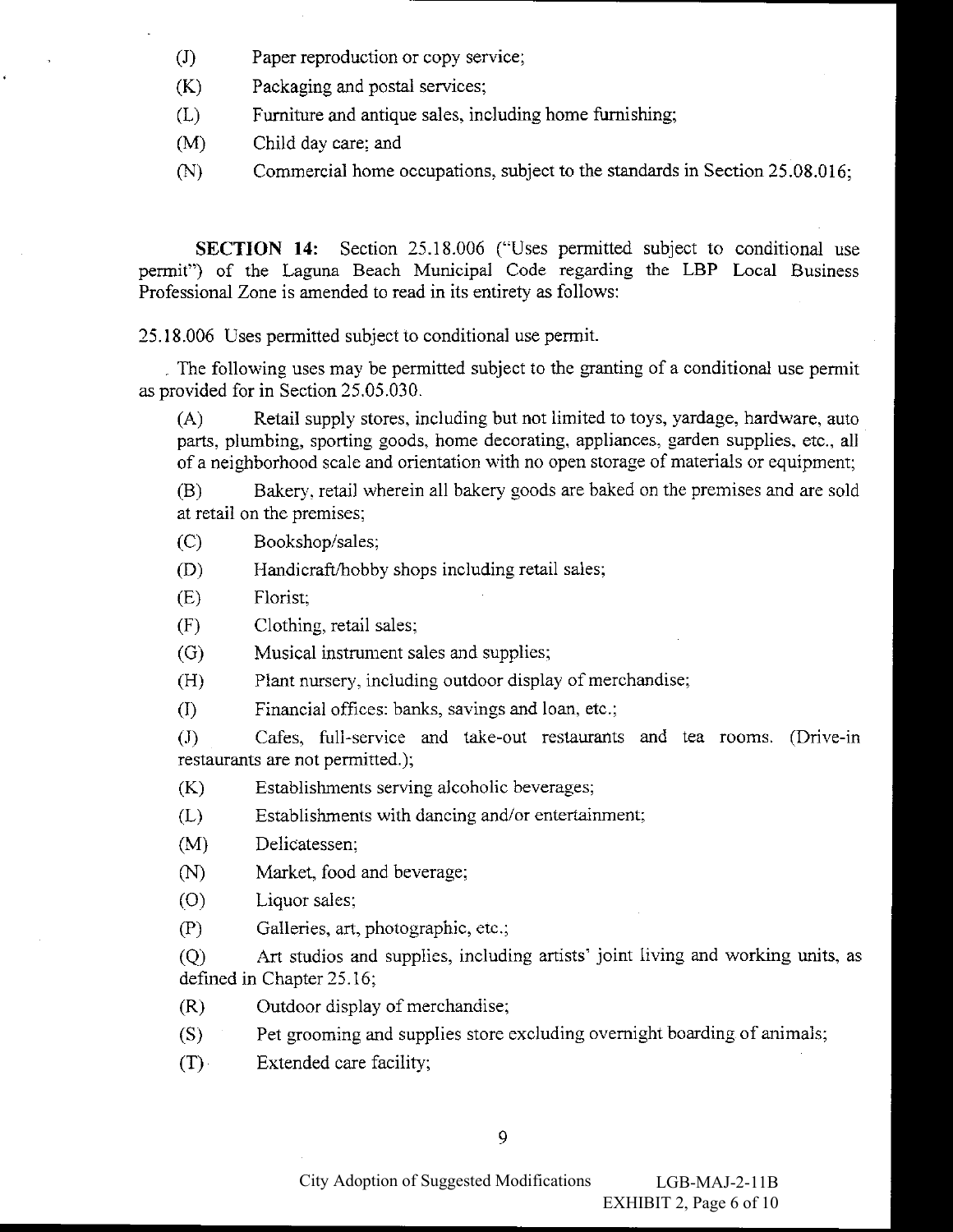$(A)$ Automobile service stations and mini-markets, provided that all sales and service other than gasoline and oil dispensing shall be conducted and confined within enclosed buildings;

(B) Cafes, full-service restaurants, delicatessens and tea rooms with or without outdoor seating serving alcoholic beverages. (Drive-in restaurants are not permitted);

 $(C)$ Take-out restaurants, with indoor and/or outdoor seating only as authorized under the conditional use permit;

 $(D)$ Car wash;

 $(E)$ Health clubs:

 $(F)$ Hotels and motels;

 $(G)$ Outdoor display of merchandise;

 $(H)$ Plant nursery, including outdoor display of merchandise;

Residential uses (excluding time shares) as an integral part of commercial  $(I)$ development, but limited to not more than fifty percent of the gross floor area and there shall be at least two thousand square feet of lot area for each dwelling unit;

 $\left( \mathrm{J}\right)$ Veterinary clinics, including overnight boarding for care;

 $(K)$ Liquor sales;

 $(L)$ Artists' joint living and working units, as defined in Chapter 25.16;

 $(M)$ Extended care facility;

Residential care facility, general as an integral part of commercial  $(N)$ development, but limited to not more than fifty percent of the gross floor area and there shall be at least two thousand square feet of lot area for each dwelling unit subject to 1) no outdoor smoking, 2) fire and building code inspection and compliance and 3) 1000 feet separation from any other general residential care facility;

Residential care facility, small unlicensed as an integral part of commercial  $(0)$ development, but limited to not more than fifty percent of the gross floor area and there shall be at least two thousand square feet of lot area for each dwelling unit subject to: 1) no outdoor smoking, 2) fire and building code inspection and compliance and 3) maximum occupancy of 6 persons;

Residential care facility, small licensed, as an integral part of commercial  $(P)$ development, but limited to not more than fifty percent of the gross floor area and there shall be at least two thousand square feet of lot area for each dwelling unit subject to: 1) no outdoor smoking, 2) fire and building code inspection and compliance and 3) maximum occupancy of 6 persons; and

Residential housing, special needs; as an integral part of commercial  $(Q)$ development, but limited to not more than fifty percent of the gross floor area and there shall be at least two thousand square feet of lot area for each dwelling unit and

Other uses the planning commission deems, after conducting a public hearing,  $(R)$ to be similar to and no more obnoxious or detrimental to the public, health, safety and welfare of the neighborhood than any use listed above. Such uses shall be inclusive of uses expressly allowed in the C-1 zone, but shall not include those uses listed exclusively as industrial or light industrial uses in the M-1 or M-1A zones.

11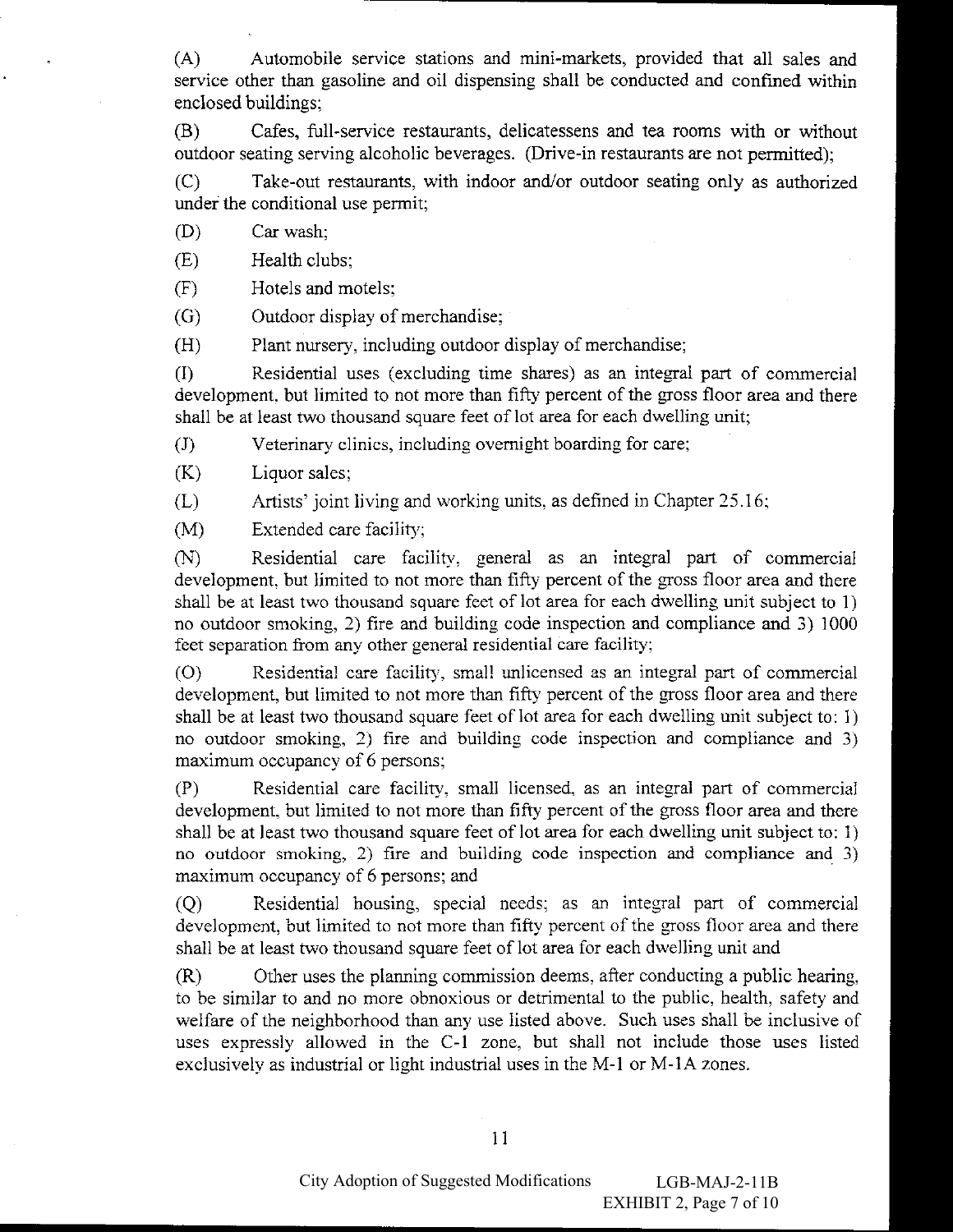(3) Every portion of a lot used for outdoor displays shall be considered as a part of the gross floor area in use, except where vehicles are displayed for sale or rent,

(4) Location of another activity utilizing outdoor display of merchandise within one thousand feet may be grounds for denial of a conditional use permit;

Car washes:  $(R)$ 

 $(S)$ Other uses the planning commission deems, after conducting a public hearing, to be similar to and no more obnoxious or detrimental to the welfare of the neighborhood than any use listed above;

The following uses may be permitted subject to the granting of a conditional  $(T)$ use permit as provided in Section 25.05.030 and shall not exceed fifty percent of the gross floor area of the entire structure and shall be located above the ground floor level:

(1) Business colleges,

(2) Custom dressmaking, millinery, tailoring, shoe repairing and similar trades,

(3) Lodges, fraternities and sororities, with no living accommodations,

(4) Medical and dental clinics and treatment rooms.

(5) Musical, the atrical and dancing schools,

(6) Nursery schools,

(7) Offices, business and professional,

 $(8)$  Paint, paper hanging, decorating, carpentry, plumbing, electrician. reupholstering and handyman shops, all of a neighborhood service and repair nature and with no open storage of materials or equipment,

(9) Philanthropic and charitable institutions other than those of a correctional nature,

(10) Private clubs (not including nightclubs), with no living accommodations, except for one caretaker unit.

(11) Sign painting, not including the business of sign manufacturing,

(12) Studios, except for producing motion pictures,

(13) Utility offices, exchanges and substations,

(14) Residential uses, subject to the following minimum conditions:

It shall meet the density provisions and yard and open space provision  $(a)$ of the R-3 zone,

(b) It shall be designed as a part of a commercial development, and shall not exceed fifty percent of the gross floor area used for commercial activities, exclusive of parking,

(15) Residential housing, special needs; and

(16) Such uses as the planning commission may deem, after public hearing, to be similar to and no more obnoxious or detrimental to the welfare of the neighborhood in which it is located than any use listed above. This does not mean to include any type of use which is specifically relegated to or prohibited in the M-1 or M-1A zones.

13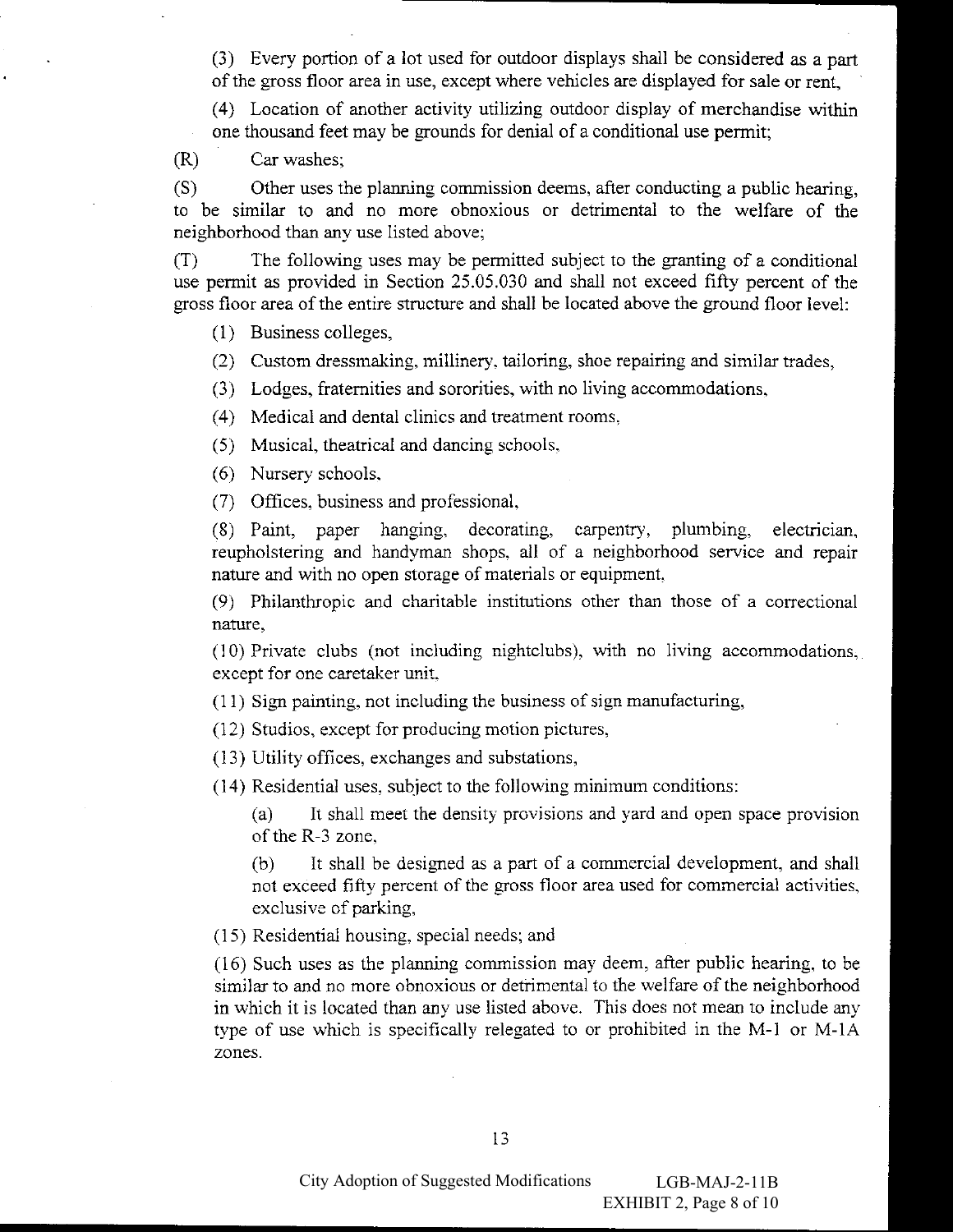residential care facility and 4) being an integral part of commercial development, but limited to not more than fifty percent of the gross floor area;

 $(P)$ Residential care facility, small unlicensed subject to: 1) no outdoor smoking, 2) fire and building code inspection and compliance, 3) maximum occupancy of 6 persons and 4) being an integral part of commercial development, but limited to not more than fifty percent of the gross floor area;

 $\overline{O}$ Residential care facility, small licensed, subject to: 1) no outdoor smoking, 2) fire and building code inspection and compliance, 3) maximum occupancy of 6 persons and 4) being an integral part of commercial development, but limited to not more than fifty percent of the gross floor area; and

Residential housing, special needs as an integral part of commercial  $(R)$ development, but not limited to not more than fifty percent of the gross floor area; and

Other uses the planning commission deems, after conducting a public hearing,  $(S)$ to be similar to and no more obnoxious or detrimental to the public, health, safety and welfare of the neighborhood than any use listed above.

SECTION 19: Section 25.28.020 ("Uses permitted subject to conditional use permit") of the Laguna Beach Municipal Code regarding the I Institutional Zone is amended to read in its entirety as follows:

25.28.020 Uses permitted subject to a conditional use permit.

All uses in this zone shall require a conditional use permit due to the potential impacts of institutional uses on adjacent properties and uses. The following uses may be permitted subject to the granting of a conditional use permit as provided for in Section 25.05.030.

- $(A)$ Civic and government buildings;
- $(B)$ Educational institutions;
- Public/private parks and playgrounds;  $(C)$
- Residential housing, special needs;  $(D)$
- $(E)$ Child care, preschools and nursery schools;
- $(F)$ Churches;
- $(G)$ Hospitals and related medical uses;
- Medical or dental offices and clinics;  $(H)$
- Public utility buildings and structures;  $(I)$
- Extended care facilities:  $(J)$

 $(K)$ Philanthropic and charitable institutions other than those of a correctional nature; and

Other uses the planning commission deems, after conducting a public hearing, (L) to be similar to and no more obnoxious or detrimental to the welfare of the neighborhood than any use listed above.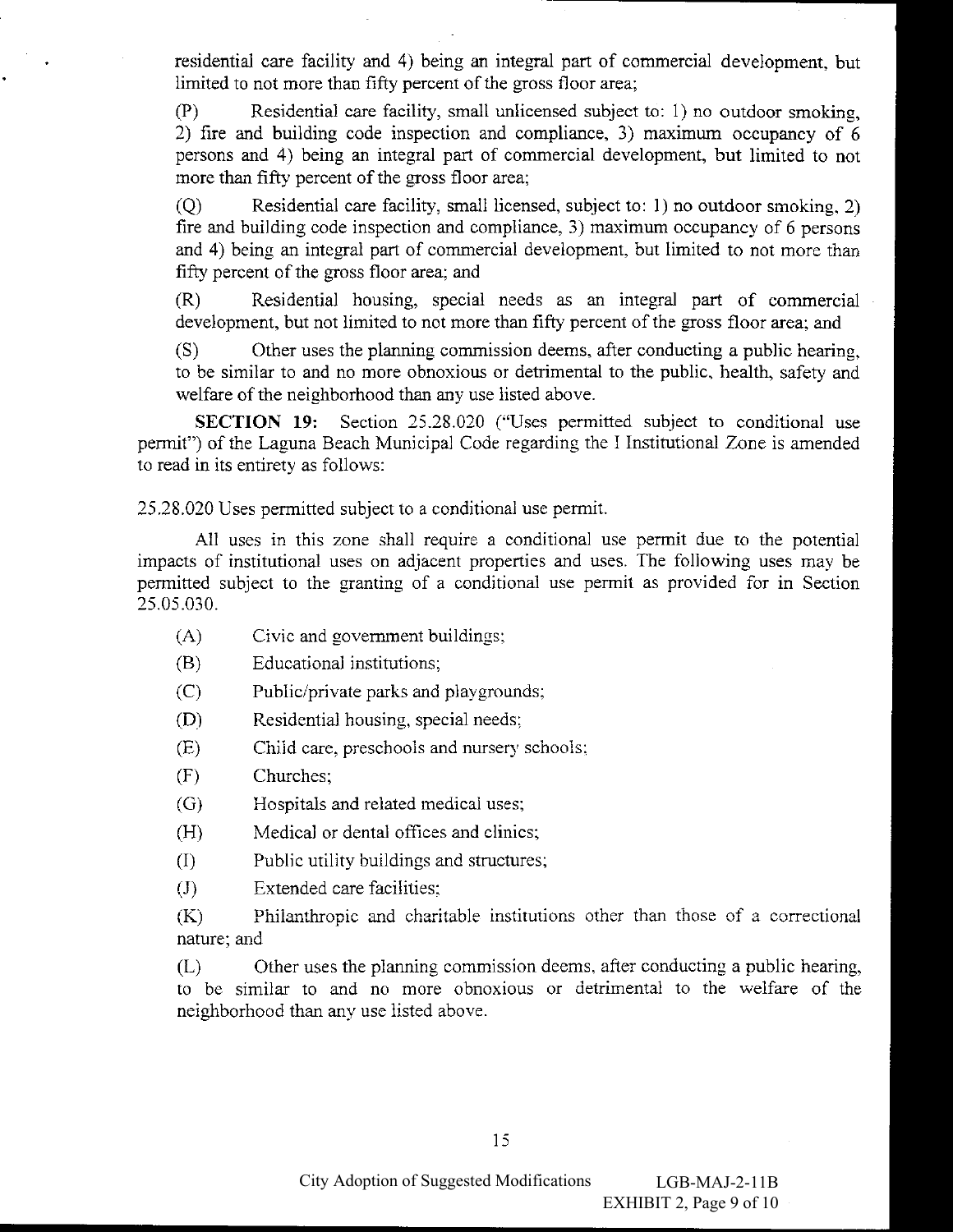I, LISETTE CHEL-WALKER, City Clerk of the City of Laguna Beach, California, do hereby certify that the foregoing Ordinance was introduced at a regular meeting of the City Council on December 4, 2013, and was finally adopted at a regular meeting of the City Council of said City held on January 15, 2013, by the following vote:

AYES: COUNCILMEMBER(S): Whalen, Iseman, Dicterow, Pearson, Boyd

NOES: COUNCILMEMBER(S):

ABSENT: COUNCILMEMBER(S):

None

None

elerk, of the City of Laguna Beach, CA City